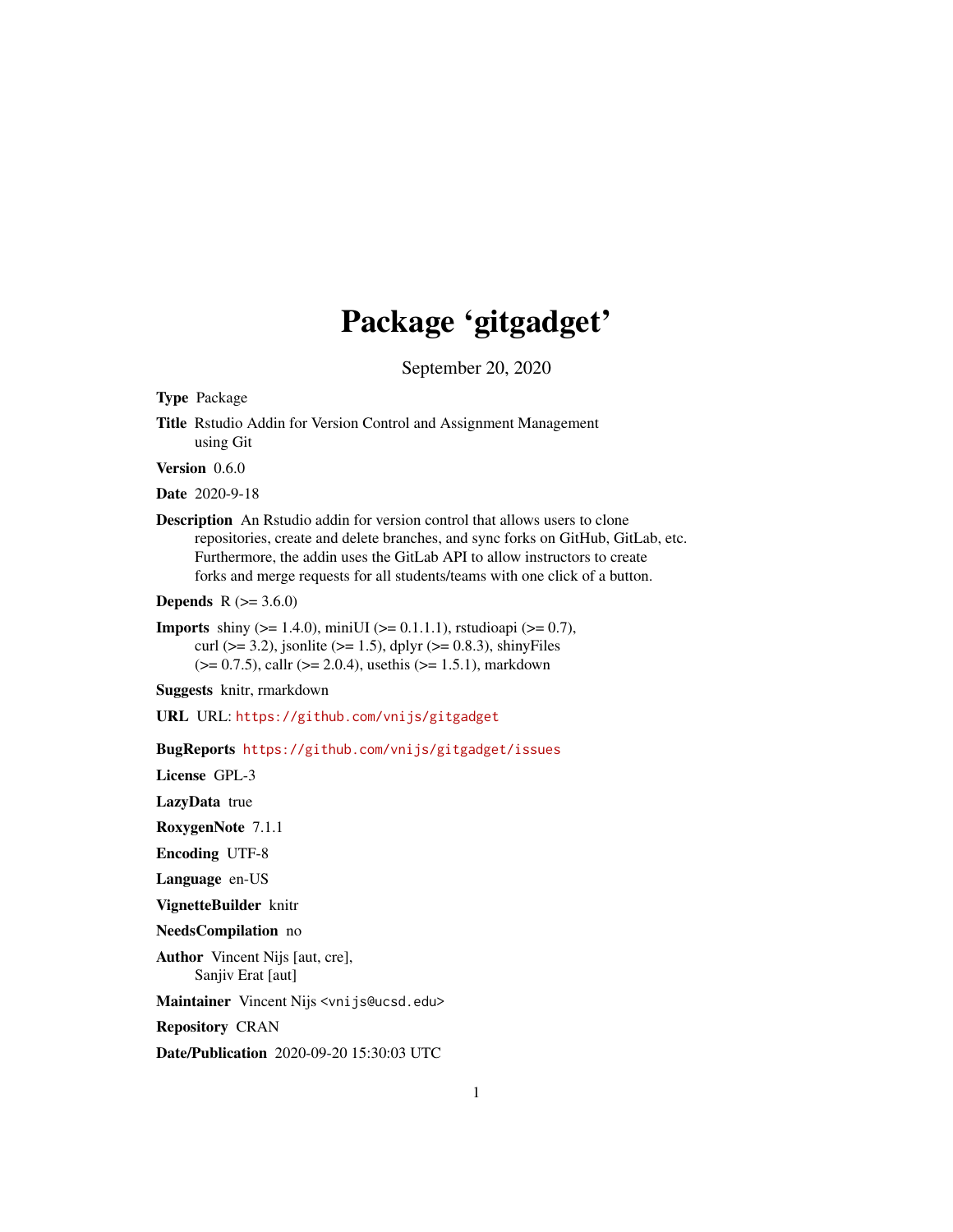# <span id="page-1-0"></span>R topics documented:

| fetch work $\dots \dots \dots \dots \dots \dots \dots \dots \dots \dots \dots \dots \dots \dots \dots \dots \dots \dots \dots$ |  |
|--------------------------------------------------------------------------------------------------------------------------------|--|
|                                                                                                                                |  |
|                                                                                                                                |  |
|                                                                                                                                |  |
|                                                                                                                                |  |
|                                                                                                                                |  |
|                                                                                                                                |  |

#### $\blacksquare$

add\_users\_repo *Add users to a repo*

# Description

Add users to a repo

# Usage

```
add_users_repo(
  token,
  repo,
  userfile,
  permission = 20,
  server = "https://gitlab.com/api/v4/"
)
```
# Arguments

| token      | GitLab token                                                           |
|------------|------------------------------------------------------------------------|
| repo       | Repo to update                                                         |
| userfile   | A csv file with student information (i.e., username, token, and email) |
| permission | Permission setting for the repo (default is 20, i.e., reporter)        |
| server     | The gitlab API server                                                  |

# Details

See <https://github.com/vnijs/gitgadget> for additional documentation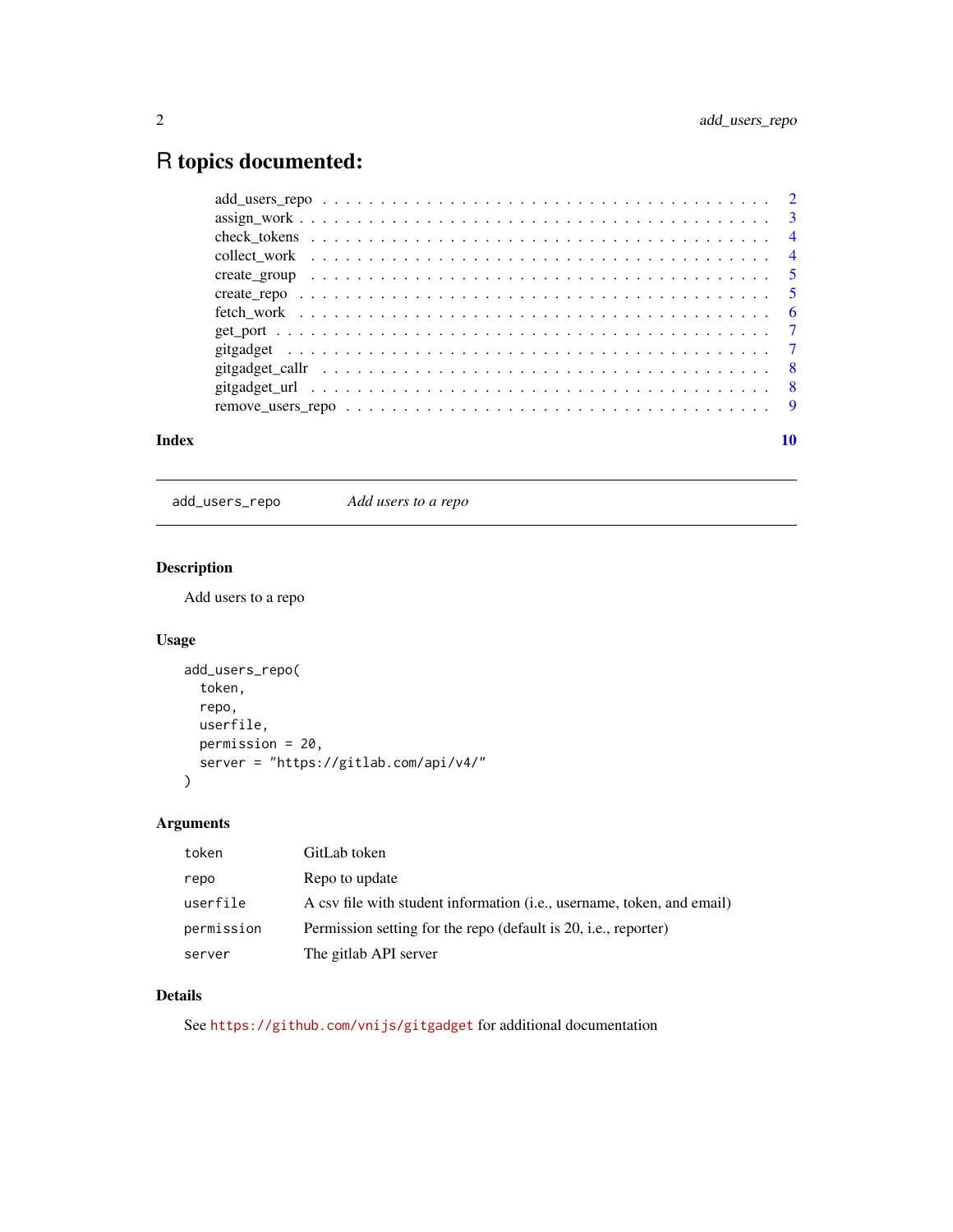<span id="page-2-0"></span>

# Description

Assign work to each student/team by creating a fork of the main repo

# Usage

```
assign_work(
  token,
 groupname,
 assignment,
 userfile,
  tafile = ",
  type = "individual",
  pre = "",
  server = "https://gitlab.com/api/v4/"
\mathcal{L}
```
# Arguments

| token      | GitLab token                                                               |
|------------|----------------------------------------------------------------------------|
| groupname  | Group to create on gitlab (defaults to user's namespace)                   |
| assignment | Name of the assignment to assign                                           |
| userfile   | A csv file with student information (i.e., username, token, and email)     |
| tafile     | A optional csv file with TA information (i.e., username, token, and email) |
| type       | Individual or Team work                                                    |
| pre        | Pre-amble for the assignment name, usually group name $+$ "-"              |
| server     | The gitlab API server                                                      |

# Details

See <https://github.com/vnijs/gitgadget> for additional documentation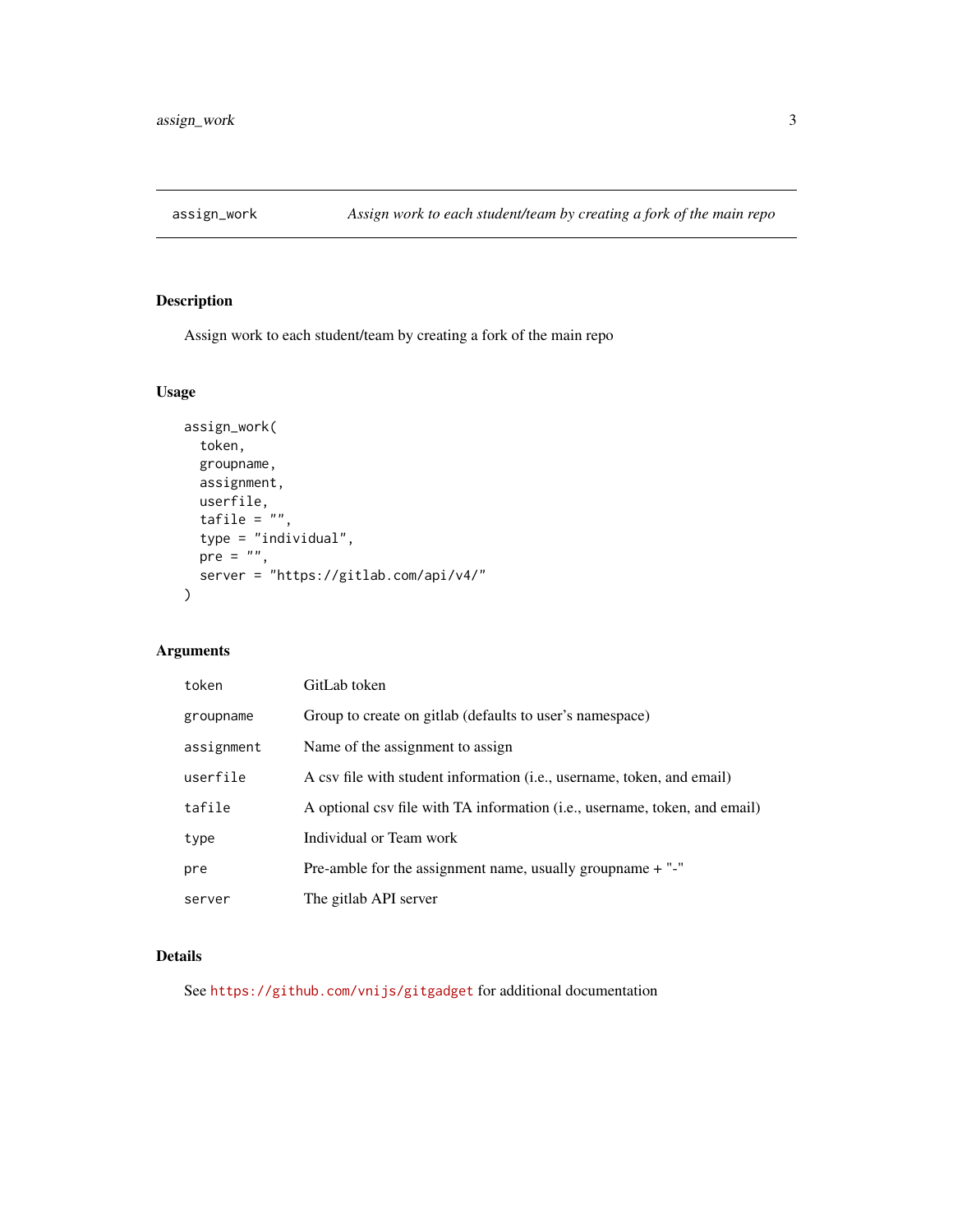<span id="page-3-0"></span>

# Description

Check student tokens

# Usage

```
check_tokens(
 userfile,
 server = Sys.getenv("git.server", "https://gitlab.com/api/v4/")
)
```
# Arguments

| userfile | A csv file with student information (i.e., username, token, and email) |
|----------|------------------------------------------------------------------------|
| server   | The gitlab API server                                                  |

# Details

See <https://github.com/vnijs/gitgadget> for additional documentation

# Description

Create merge requests for each student/team

# Usage

```
collect_work(
  token,
  assignment,
  userfile,
  type = "individual",
  server = "https://gitlab.com/api/v4/"
\mathcal{L}
```
# Arguments

| token      | GitLab token                                                           |
|------------|------------------------------------------------------------------------|
| assignment | Name of the assignment (e.g., "class345/class345-assignment1")         |
| userfile   | A csy file with student information (i.e., username, token, and email) |
| type       | Individual or Team work                                                |
| server     | The gitlab API server                                                  |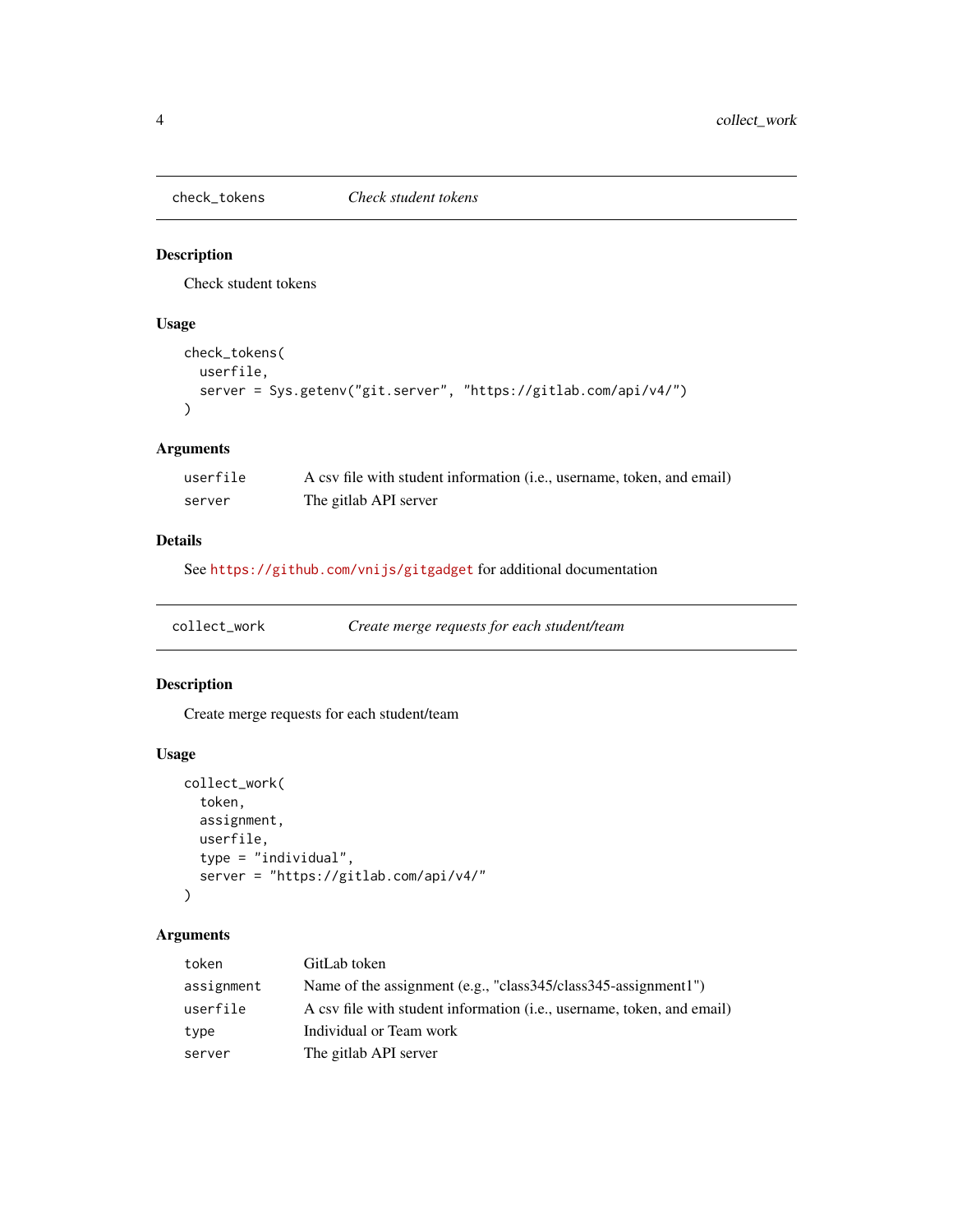<span id="page-4-0"></span>create\_group 5

# Details

See <https://github.com/vnijs/gitgadget> for additional documentation

create\_group *Create a group on gitlab using the API*

# Description

Create a group on gitlab using the API

#### Usage

```
create_group(
  token,
  groupname = ",
 userfile = ",
 permission = 20,
 server = "https://gitlab.com/api/v4/"
)
```
# Arguments

| token      | GitLab token                                                           |
|------------|------------------------------------------------------------------------|
| groupname  | Group to create on gitlab (defaults to user's namespace)               |
| userfile   | A csv file with student information (i.e., username, token, and email) |
| permission | Permission setting for the group (default is 20, i.e., reporter)       |
| server     | The gitlab API server                                                  |

# Details

See <https://github.com/vnijs/gitgadget> for additional documentation

create\_repo *Create the main repo from a local directory*

# Description

Create the main repo from a local directory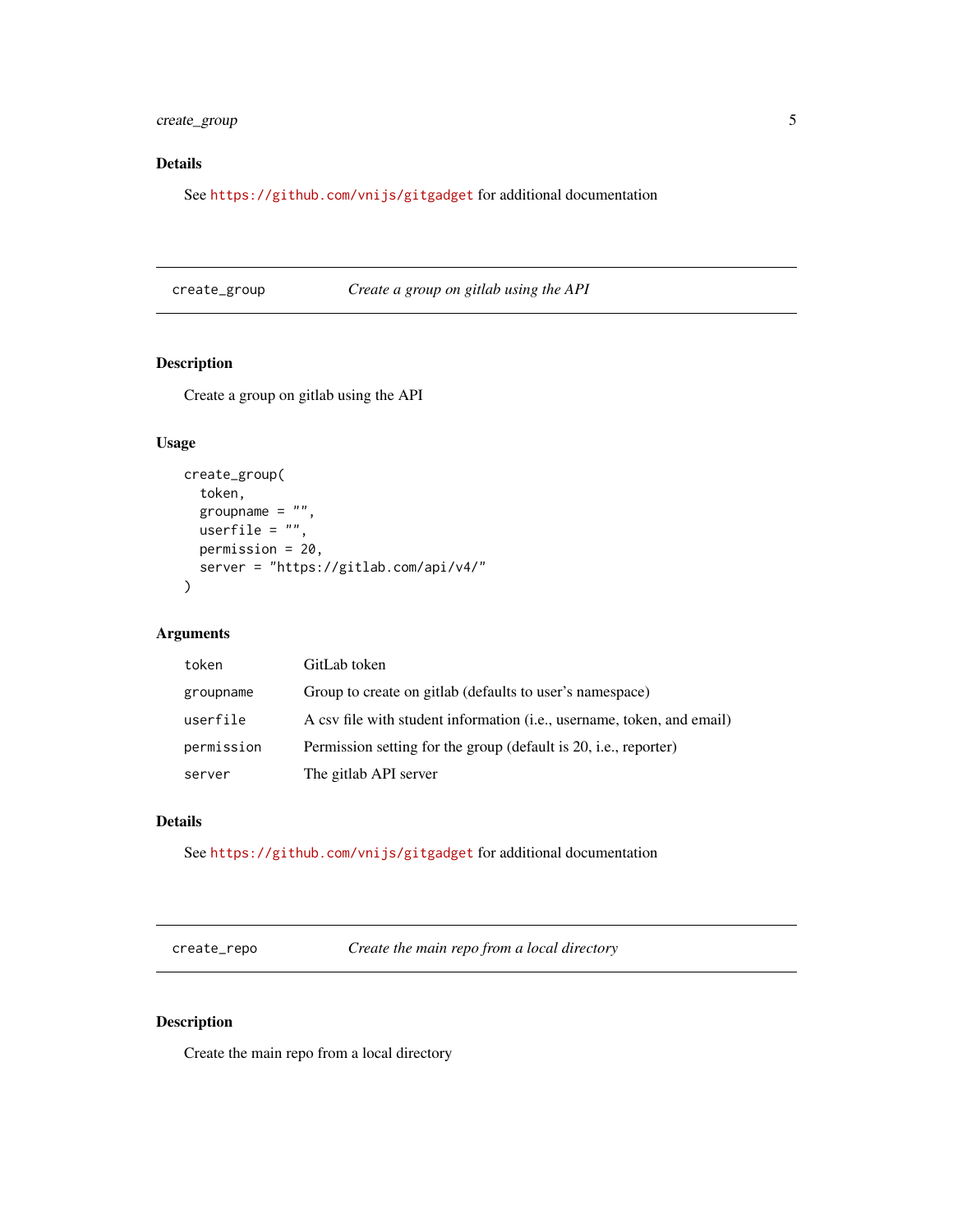### Usage

```
create_repo(
  username = Sys.getenv("git.user"),
  token = Sys.getenv("git.token"),
  repo = basename(getwd()),
  base\_dir = dirname(getwd()),
  groupname = ",
  pre = "",ssh = FALSE,
  server = "https://gitlab.com/api/v4/"
\mathcal{L}
```
#### Arguments

| username  | Username                                                                   |
|-----------|----------------------------------------------------------------------------|
| token     | Token (e.g., Sys.getenv("git.token") or Sys.getenv("GITHUB_PAT"))          |
| repo      | Name of the repo (assignment)                                              |
| base_dir  | Base directory for the repo. file.path(directory, assignment) should exist |
| groupname | Group to create on gitlab (defaults to user's namespace)                   |
| pre       | Pre-amble for the repo (assignment) name                                   |
| ssh       | Use SSH for authentication                                                 |
| server    | The gitlab API server                                                      |
|           |                                                                            |

# Details

See <https://github.com/vnijs/gitgadget> for additional documentation

fetch\_work *Fetch all merge requests as local branches and link to a remote*

# Description

Fetch all merge requests as local branches and link to a remote

# Usage

```
fetch_work(token, assignment, page = 1, server = "https://gitlab.com/api/v4/")
```
# Arguments

| token      | GitLab token                                                   |
|------------|----------------------------------------------------------------|
| assignment | Name of the assignment (e.g., "class345/class345-assignment1") |
| page       | Number of the results page to select                           |
| server     | The gitlab API server                                          |

<span id="page-5-0"></span>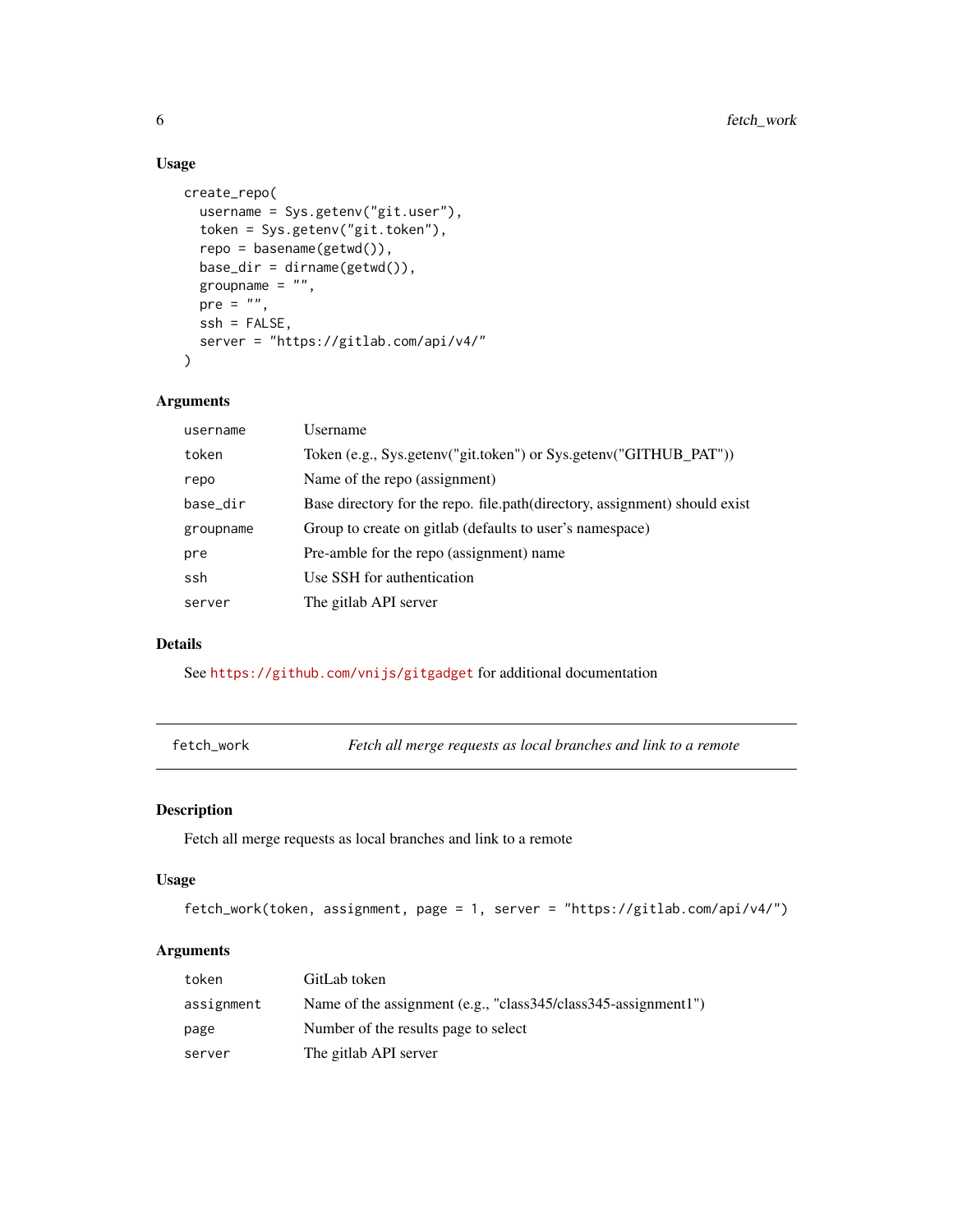#### <span id="page-6-0"></span>get\_port 7

# Details

See <https://github.com/vnijs/gitgadget> for additional documentation

| get_port           | noRd export |  |  |
|--------------------|-------------|--|--|
|                    |             |  |  |
| <b>Description</b> |             |  |  |
| noRd export        |             |  |  |
| <b>Usage</b>       |             |  |  |
| get_port()         |             |  |  |
|                    |             |  |  |
|                    |             |  |  |
| gitgadget          | gitgadget   |  |  |
|                    |             |  |  |

# Description

Run gitgadget in Rstudio viewer if available

#### Usage

gitgadget(port = get\_port(), launch.browser = TRUE)

# Arguments

| port | Port to use for the app                                             |
|------|---------------------------------------------------------------------|
|      | launch browser Launch app in viewer (browsers) or only show the URL |

# Details

See <https://github.com/vnijs/gitgadget> for documentation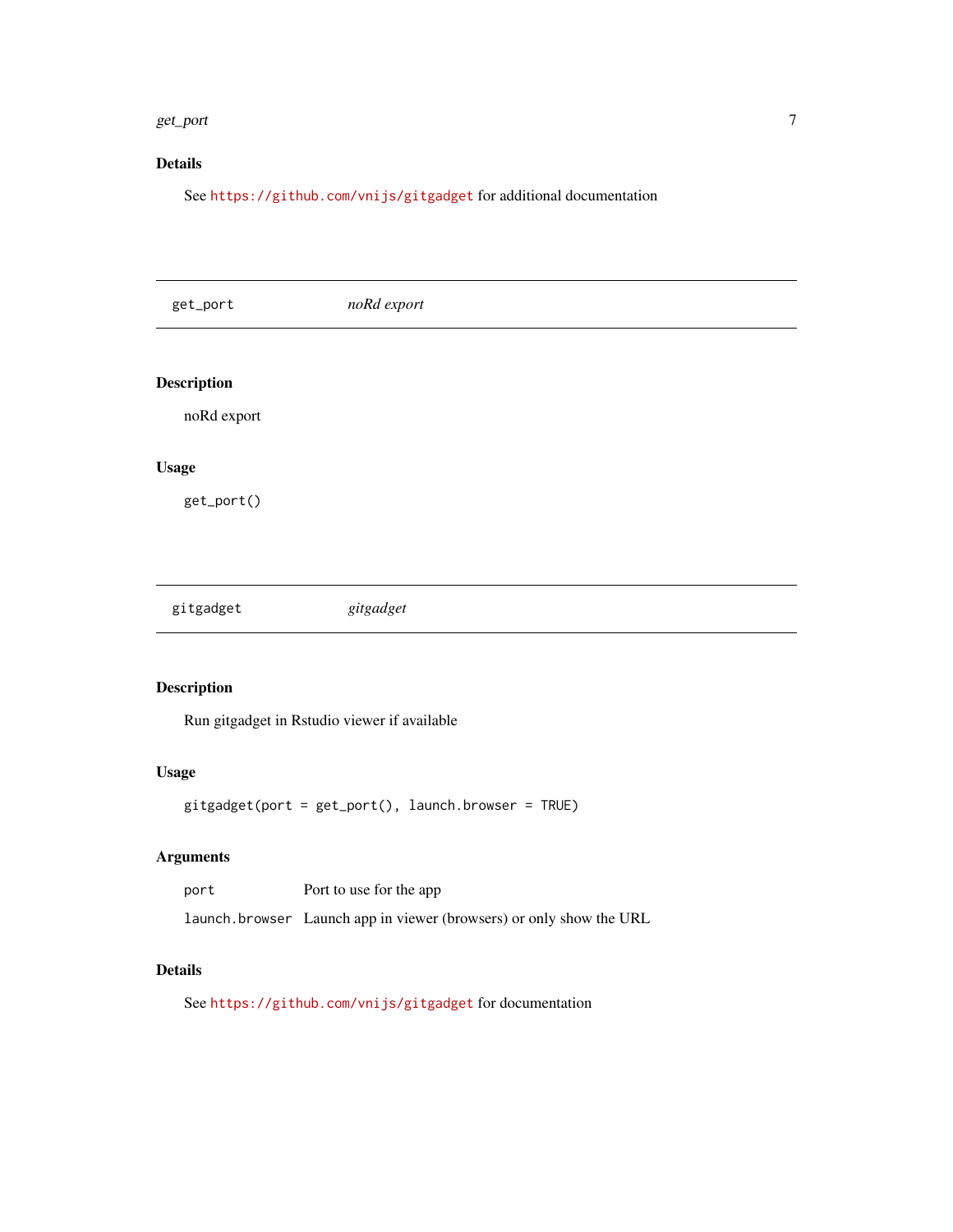<span id="page-7-0"></span>gitgadget\_callr *Launch gitgadget in a separate process*

# Description

Launch gitgadget in a separate process

#### Usage

gitgadget\_callr()

# Details

Using the callr package to launch gitgadget in a separate process so the console is not blocked. Rstudio viewer is used if available. See <https://github.com/vnijs/gitgadget> for documentation

| gitgadget_url | Start gitgadget and show url to open the application in an external |
|---------------|---------------------------------------------------------------------|
|               | <i>browser</i>                                                      |

# Description

Start gitgadget and show url to open the application in an external browser

#### Usage

```
gitgadget_url()
```
# Details

See <https://github.com/vnijs/gitgadget> for documentation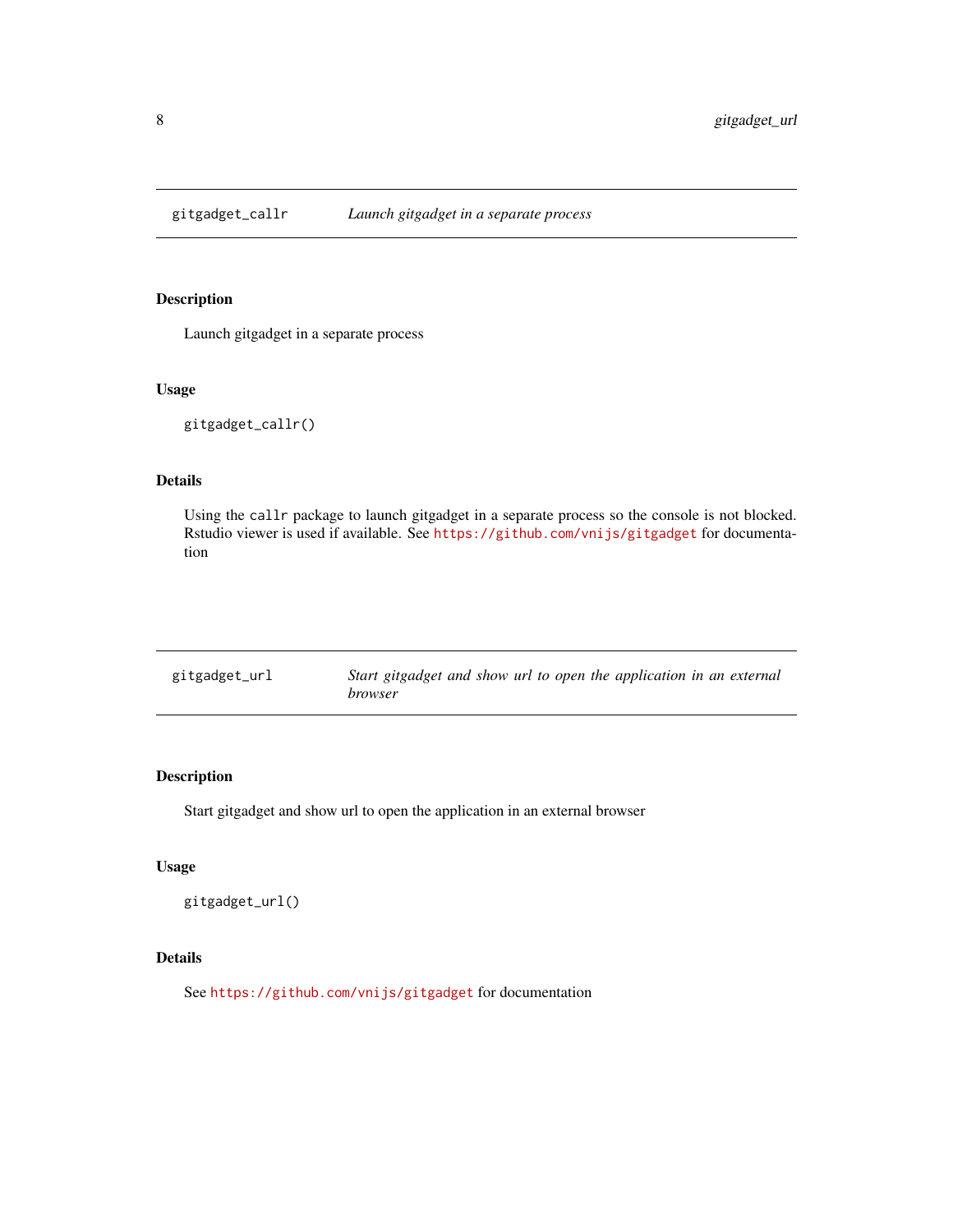<span id="page-8-0"></span>remove\_users\_repo *Remove users from a repo*

# Description

Remove users from a repo

# Usage

```
remove_users_repo(token, repo, userfile, server = "https://gitlab.com/api/v4/")
```
# Arguments

| token    | GitLab token                                                           |
|----------|------------------------------------------------------------------------|
| repo     | Repo the update                                                        |
| userfile | A csy file with student information (i.e., username, token, and email) |
| server   | The gitlab API server                                                  |

# Details

See <https://github.com/vnijs/gitgadget> for additional documentation